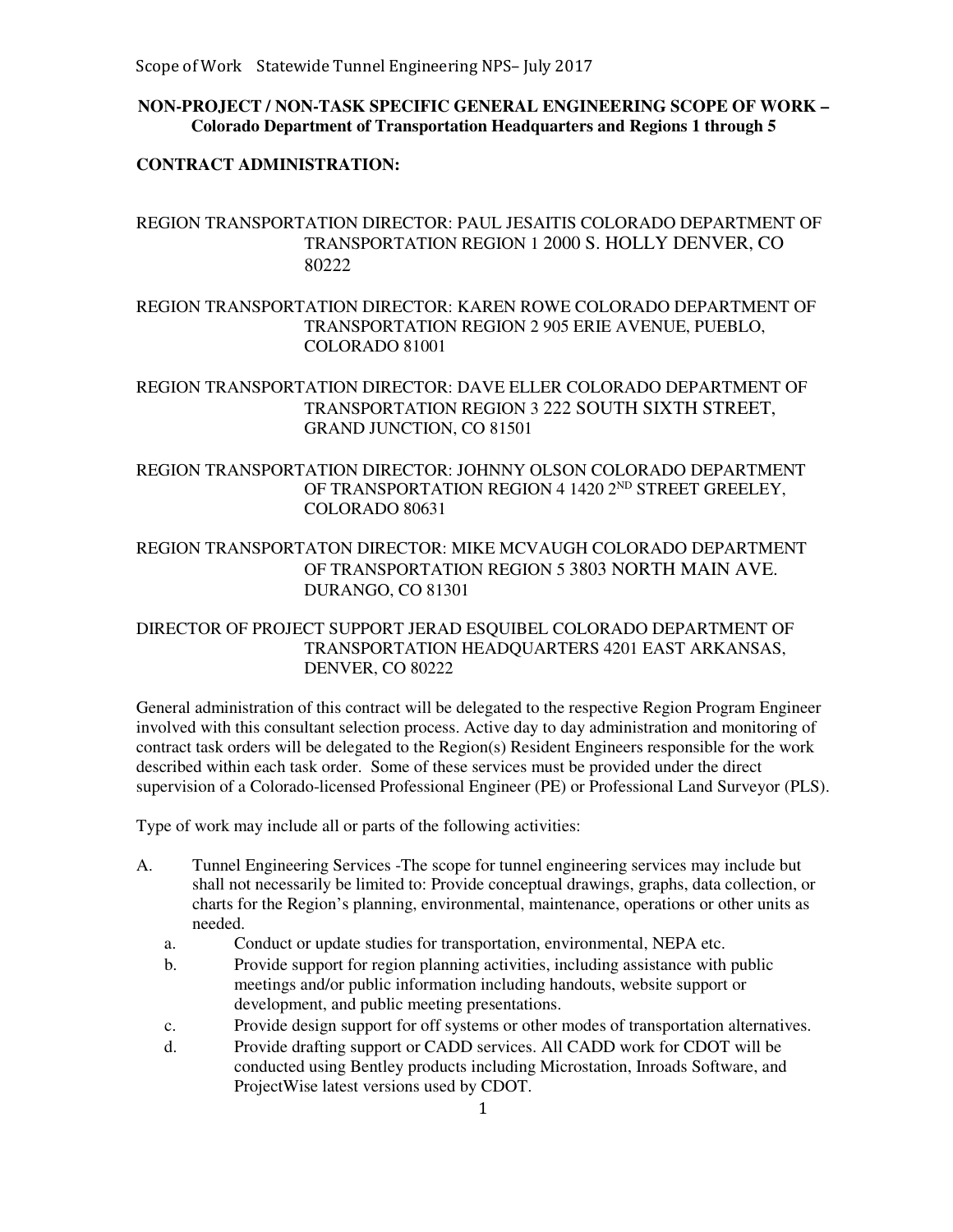- e. Provide support research or search county, state or other areas for records or documents relevant to the project or task.
- f. Provide scoping services.
- g. Provide scheduling in MS Project or other scheduling software as requested.
- h. Provide funding guidance and or support including grant applications.
- i. Prepare, provide support, and coordinate Innovative Contracting documents or supporting information.
- j. Provide Program Management support and/or financial planning as requested.
- k. Provide support, preparation, or guidance for Grant Applications including economic analysis.
- l. Provide Local Agency/Enhancement project support, oversight, and/or guidance.
- m. Write, review, and/or provide guidance or expertise related to manual preparation or guidance documents.
- n. Provide/prepare training, advice, or guidance as requested.
- o. Provide or acquire design services as required to complete tasks not specifically defined in the outline, but that may be required by specific task order.
- p. Provide Independent Cost Estimates
	- a. Concept and planning estimates
	- b. Project level estimates
- q. Provide Constructability Reviews
- r. Provide public relations and public information services.
- B. -The scope of work for structural design activities may include:
	- a. Provide design services for various transportation structures or portions of transportation structures, within and adjacent to tunnel facilities.
	- b. Furnish detailing services including drafting and quantity calculations for various transportation structures or portions of transportation structures.
	- c. Inspect and rate elements of the tunnel structure in accordance with the current National Tunnel Inspection Standards.
	- d. Provide structural design and detailed review of work performed by other designers.
	- e. Provide wall design and detailed review of work performed by other designers.
	- f. Provide structural selection reports and structure selection studies.
	- g. Provide a structure concept study.
	- h. Obtain structural data
	- i. Provide foundation investigation reports
	- j. Coordinate with outside agencies; for example, railroad agencies or utility agencies.
	- k. Provide foundation, tunnel lining, ceiling panel, steel hangar and anchorages, tile lined concrete panel and portal investigation reports.
	- l. Provide Construction Administration/Management services for Tunnel projects designed by others
- C. Mechanical Systems
	- a. Provide design services for various transportation mechanical systems or portions of transportation system, within and adjacent to tunnel facilities.
	- b. Furnish detailing services including drafting and quantity calculations for various transportation ventilation systems or portions of transportation structures.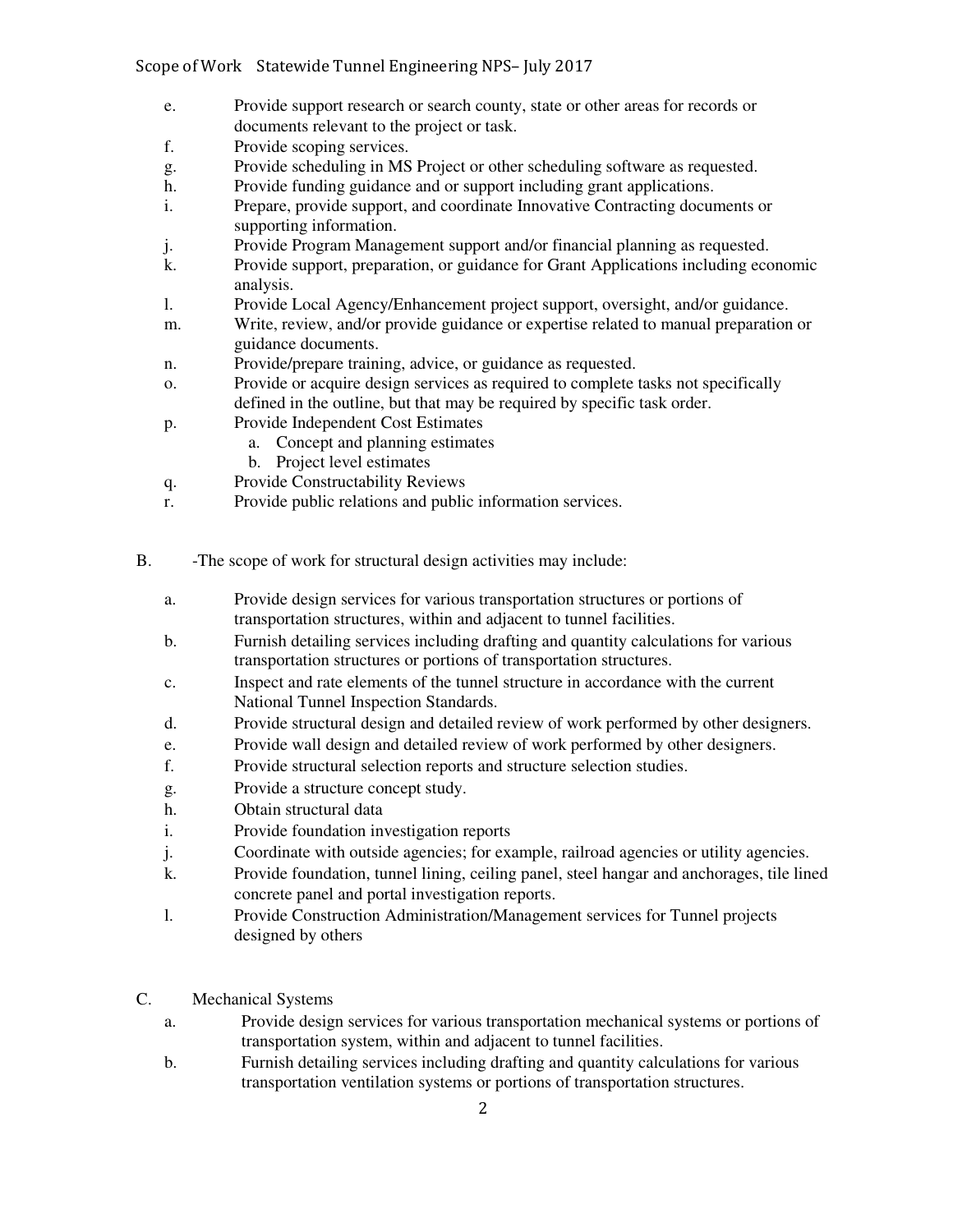Scope of Work Statewide Tunnel Engineering NPS– July 2017

- c. Provide fan motor, emergency generator, drainage and pumping system and water treatment system concept and design and detailed reports.
- D. Fire/Life Safety/Security Systems
	- a. Provide design services for various transportation fire life safety, and security systems or portions of transportation system, within and adjacent to tunnel facilities.
	- b. Provide design services for various transportation fire/Life Safety and security systems or portions of transportation system, within and adjacent to tunnel facilities.
	- c. Provide fire detection, waterline for fire protection, emergency generator and tunnel operation and security concept, design and detailed reports.
- E. Electrical Systems
	- a. Provide design services for various transportation electrical systems or portions of transportation system, within and adjacent to tunnel facilities.
	- b. Provide design services for various transportation electrical systems or portions of transportation system, within and adjacent to tunnel facilities.
	- c. Provide design services for electrical distribution systems, incoming power, transformer, medium and high voltage switch gear, and motor control, lighting, electronic lane usage and variable message signing concept, design and detailed reports.
	- d. Provide energy usage reports
- F. Roadway Design Activities -The scope of work for roadway design activities may include:
	- a. Provide design services including quantity calculations for the various components of roadway construction, which could include intersection layout, signals, structures, lighting, landscaping, irrigation design, ditch design, waterline, erosion control, and sanitary sewer design and groundwater collection.
	- b. Conduct plan, specification, and cost estimate checking and/or quality control.
	- c. Furnish detailing and drafting services utilizing MicroStation and Inroads Software, latest CDOT adopted versions utilizing CDOT format. Other software required for design services and communication of information are Microsoft Office products such as Word, Excel, Power Point. In addition Project Wise. Sharepoint, or FTP sites may be required for file sharing. Other formats or software products may be required for specific tasks such as traffic modeling or truck turning movements.
	- d. Attend and/or conduct meetings as needed such as scoping reviews, design office reviews, field inspection reviews, and final office reviews and provide minutes as appropriate.
	- e. Prepare (PS&E Package) final plans, specifications and provide the CDOT project manager with detailed estimates that can be entered into CDOT Transport application system at any point in the project.
	- f. Prepare revisions under-advertisement to plans or specifications when necessary.
	- g. Design and layout of intersections and traffic operational improvements within and adjacent to tunnel facilities.
	- h. Provide design services for civil element of traffic barrier,
- G. Hydrology Activities -The scope of work for the hydrology activities may include:
	- a. Collect historical drainage data-both for surface and subsurface flows.
	- b. Establish drainage basin data.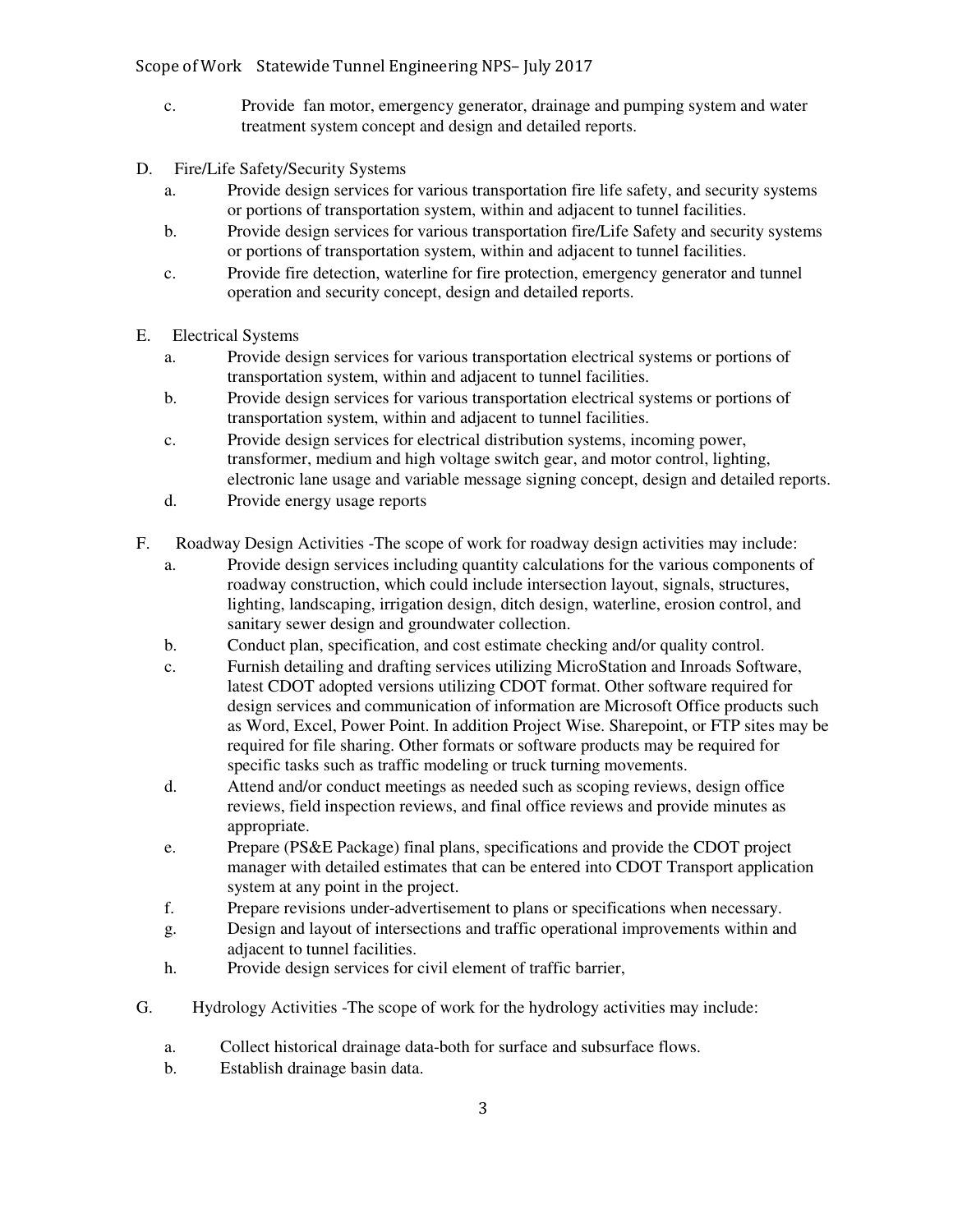Scope of Work Statewide Tunnel Engineering NPS– July 2017

- c. Select run-off parameters and predict peak flow.
- H. Hydraulics Design Activities -The scope of work for hydraulics design activities may include:
	- a. Furnish the size and location of drainage structures.
	- b. Furnish storm sewer design.
	- c. Furnish erosion protection design and NPDES requirements.
	- d. Furnish design and quantity calculations for drainage structures including irrigation and permanent BMP's for surface drainage.
	- e. Design of water and waste water systems.
	- f. Water quality monitoring and mitigation.
- I. ITS & Traffic Engineering Activities -The scope of work for traffic engineering activities may include:
	- a. Collect traffic data.
	- b. Perform traffic studies or analyses including traffic modeling.
	- c. Perform in-field inventories of traffic control device locations and conditions.
	- d. Furnish design and quantity calculations necessary to prepare signal, signing or pavement marking plans.
	- e. Furnish detailing and drafting services.
	- f. Attend meetings such as field inspection and final office review or others as requested.
	- g. Prepare construction signing plans and schedules.
	- h. Prepare final plans and specifications.
- J. Value Engineering (VE) -The scope of work for value engineering activities may include:
	- a. Conduct VE meetings and provide minutes. The VE meetings should be considered for the following efforts:
		- i. Brain Storming
		- ii. Evaluating alternatives upon meeting the project purposes and need
		- iii. Recommend alternatives based upon: -Most benefit to purpose and need Minimal or mitigatable impacts -Constructibility -Cost -Best overall response to constraints and concerns
	- b. Collect and compile VE cost and workhour data.
	- c. Provide Final VE Report.
- K. Materials and Geotechnical Services for Design -The scope of work for design services include:
	- a. Provide field sampling and testing of existing pavements, and soils necessary for proper pavement design as per the CDOT Pavement Design Manual.
	- b. Perform boring and subsurface geotechnical investigations for tunnel linings and structures within and adjacent to tunnel facilities.
	- c. Provide testing results used in the design process that are certified by a professional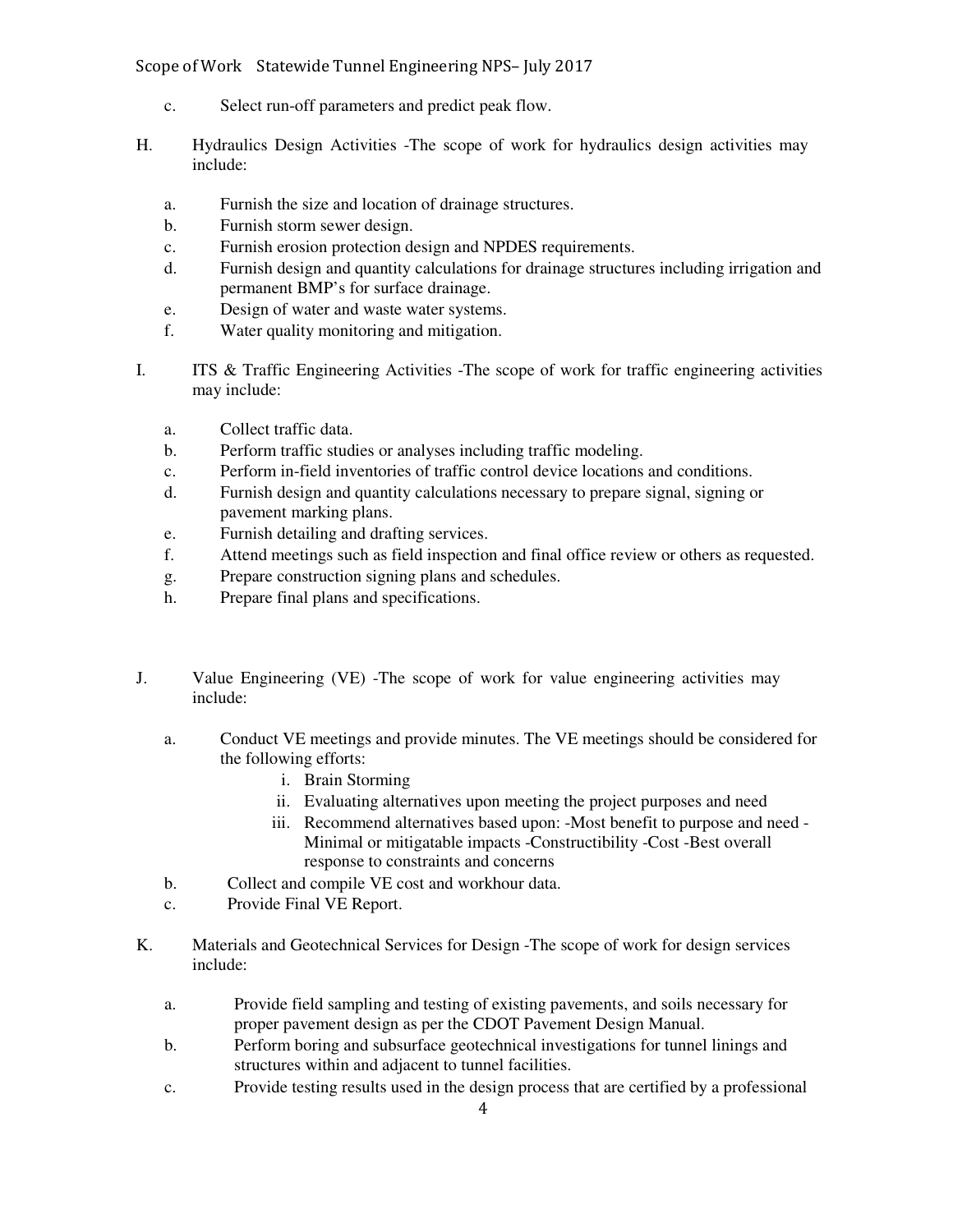engineer.

- d. Provide other materials and geotechnical services, including but not limited to rock bolt, grouting or other structural mitigations within and adjacent to tunnel structures, life cycle cost analysis, subsurface investigations, instrumentation, foundation reports, landslide evaluations, MSE wall designs, soil nail designs, pavement design, pavement justification reports and retaining wall designs
- L. Environmental Services -The scope of work for environmental services may include:
	- a. Review environmental conditions, determine required permits.
	- b. Delineation and mitigation recommendations of wetlands.
	- c. Prepare and/or review environmental documents for CDOT projects.
	- d. Conduct and prepare environmental surveys and clearance reports.
	- e. Preparation and processing of Nationwide and Individual Section 404 permits.
- M. Utility Services -The scope of work for Utility Services may include:
	- a. Survey/Research existing utilities.
	- b. Map existing and relocated utilities
	- c. Assist or facilitate utility agreements
	- d. Coordinate and discuss utility impacts with utility companies
	- e. Prepare exhibits or other support as needed for utilities
- N. Design Services during construction the Scope of Work for design services under construction may include:
	- a. Review of actual subsurface conditions to verify structural design.
	- b. Review and approval of shop drawings.
	- c. Changes in design based on field conditions.
	- d. Services as needed per PE stamp requirements on design drawings.
	- e. Answer questions as needed on plans and specifications.
	- f. Claim and schedule analysis.
	- g. Analysis of VE proposals.
	- h. Analysis of construction phasing false work, shoring, methods statements, and CPM schedules (Microsoft Project and/or Primavera).
	- i. Analysis of bridge demolition plans, girder erection plans, structural stability, Project Safety Management Plans, and Safety Critical work.
	- j. Field Visits, Meeting attendance, and re-design as needed.
	- k. Electrical and Mechanical Inspection for, in accordance with all applicable electrical and mechanical codes.
- O. Construction Management, Administration, and Inspection –The scope of work for Construction Management, Administration, and Inspection will provide these services on tunnel specific improvements that have been designed by other consulting firms or CDOT staff. These tasks may include
	- a. Provide Construction Project Engineer, Assistant Project Engineer, Inspectors and Testers in accordance with the requirements of the CDOT Construction Manual.
	- b. Provide specialist project personnel to provide professional services in the